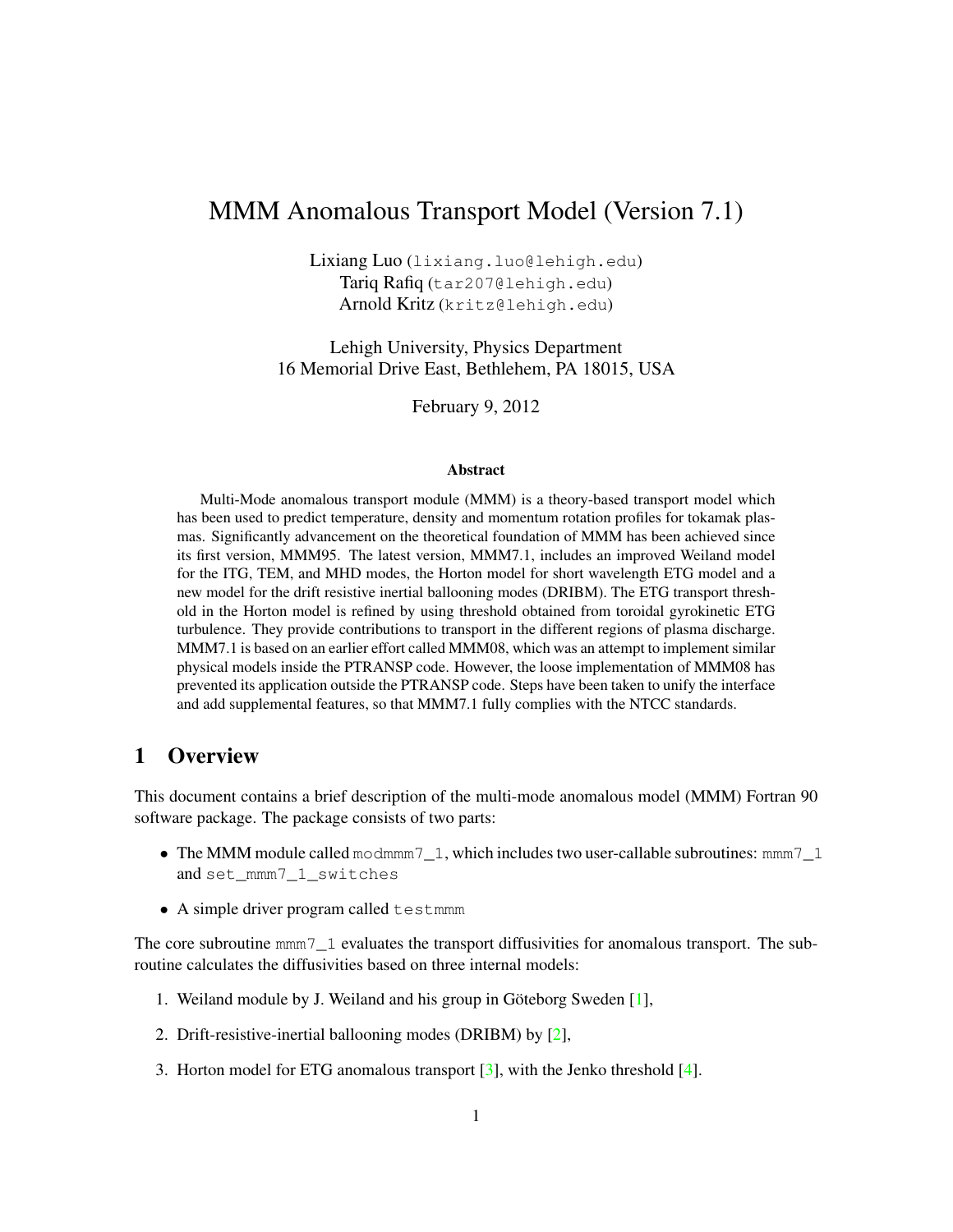Results from internal models are combined linearly, where the weights of these internal models are equal by default. Some model options, such as the switch for turning on the Jenko threshold, are organized as internal parameters. Both the model weights and internal parameters have their default values, but can be specified if necessary. This feature is handled by Fortran 90 optional arguments. A helper subroutine called set\_mmm7\_1\_switches is included in the module to assist users to set up the argument arrays for internal parameters.

The MMM code package also include a simple driver program, testmmm, along with several test cases, in which sample input and output files are given. The driver program mainly serves two objectives. First, it allows users of MMM to verify the integrity of their compilation of MMM. Second, it can be used as an example or template on how to use MMM.

An important feature of this version of MMM is the extensive use of optional arguments, which requires Fortran 90 explicit interface. Argument association by keywords is strongly recommended. See Section [4](#page-7-0) for more details.

All floating-point numbers (both variables and constants) in this software package are defined with a REAL(R8) type, where R8=SELECTED\_REAL\_KIND(12,100), such that this type is equivalent to the predefined type DOUBLE PRECISION. Users are strongly encouraged to use consistent data types throughout their own codes. It is not yet possible to use the module with single precision numbers.

The core subroutine  $\text{mm}7 \quad 1 \text{ can be used in parallel programs. In the case that the loop over }$ plasma radial points need to be parallelized, subroutine  $\text{mm}7\_1$  should be called with npoints=1 with the optional argument gelong. This allows the subroutine to do calculation locally (one radial point at a time).

The MMM7.1 module does not generate its own I/O resource. The only file I/O unit, intended for diagnostic output, need to be opened and passed as the nprout argument to the core subroutine mmm<sup>7</sup> 1 by the main program.

#### <span id="page-1-0"></span>2 Subroutine **mmm7\_1**

The transport equations are assumed to take the transport-diffusion form. For example, the ion temperature  $(T_H)$  and hydrogenic ion density  $(n_H)$  equations are given by

$$
\frac{\partial (n_{\rm H}T_{\rm H})}{\partial t} = \nabla \cdot (D_1 n_{\rm H} \nabla T_{\rm H}) + \nabla \cdot (v_1 n_{\rm H} T_{\rm H}) + S_{T_{\rm H}},
$$
\n
$$
\frac{\partial n_{\rm H}}{\partial t} = \nabla \cdot (D_2 \nabla n_{\rm H}) + \nabla \cdot (v_2 n_{\rm H}) + S_{n_{\rm H}},
$$

where  $S_{T_{\rm H}}$  and  $S_{n_{\rm H}}$  are the source terms. Other transport equations are assumed to take a similar form. The task of mmm7 $\_1$  is to calculate the diffusivities, such as  $D_i$  ( $i = 1, 2$ ) and convective fluxes  $v_i$  in the equations above. The input argument variables are geometry parameters characterizing equilibrium flux surface shapes and plasma profiles and the corresponding gradients of temperature, density, magnetic  $q$ , toroidal and poloidal angular velocity. Output from  $\text{mm}7 \quad 1$  includes thermal diffusivities of electron, thermal ions and impurity ions, density diffusivities of electron and hydrogenic ions, transport coefficients of toroidal, poloidal and parallel momentum, thermal and density fluxes, thermal and momentum pinches. Both overall diffusivities and their contributing components from internal models can be obtained, while the latter is optional.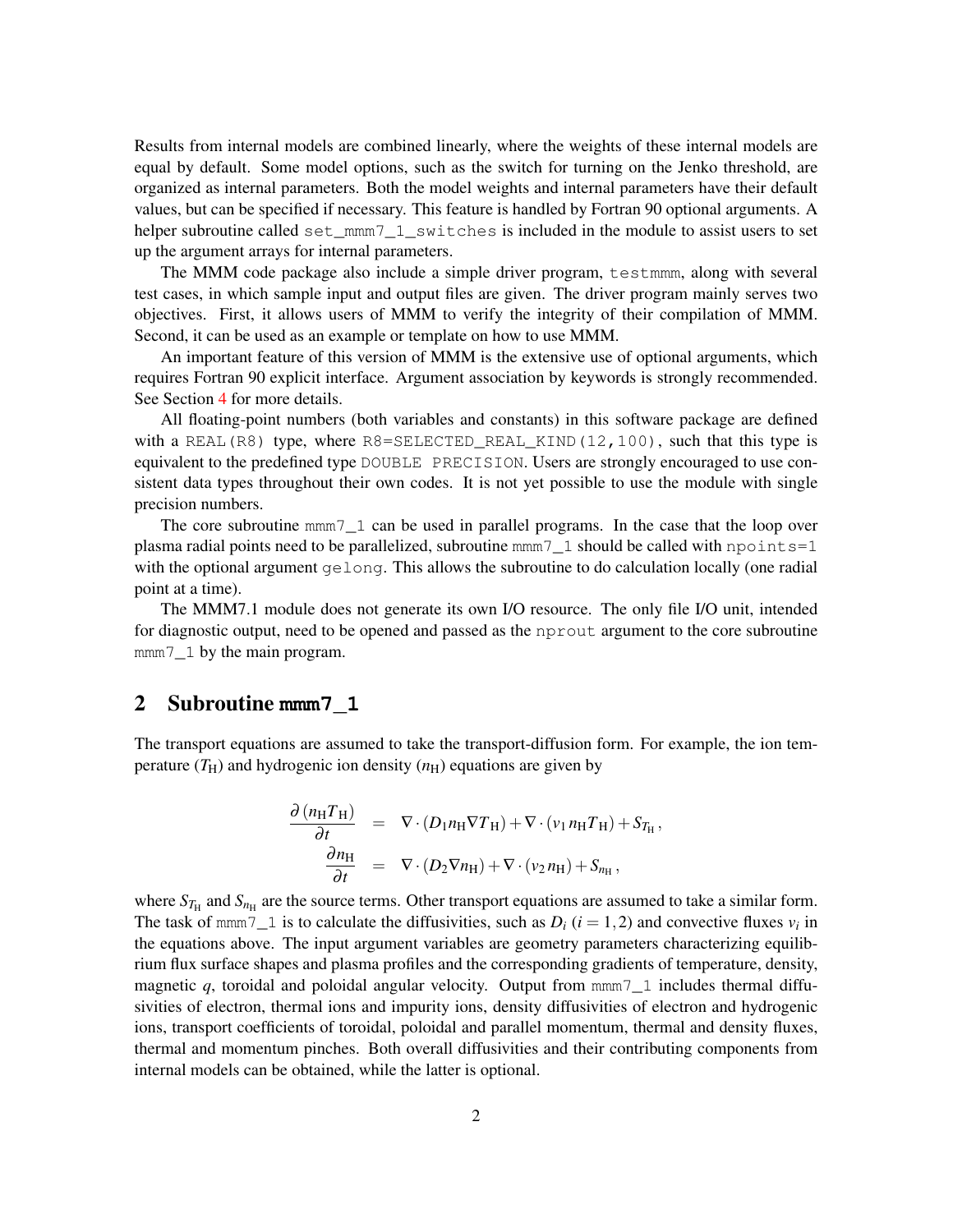#### <span id="page-2-0"></span>2.1 Input Arguments

The majority of input arguments are plasma state profiles, listed in Table [1.](#page-3-0) All the 1-D arrays listed therein are assumed to be defined on flux surfaces called radial points or zone boundaries where the transport fluxes are to be computed. The number of radial points is given by another input argument npoints. Note that these dummy arguments are defined as assumed-shape arrays. This allows actual arguments whose sizes are larger than npoints to be passed to the subroutine safely, although only the first npoints elements are involved in calculations. gelong and rmaj0 are optional arguments, which should only be used by those codes which use mmm7\_1 locally, where npoints is always 1. If gelong is not provided and npoints is less then 3, an error will be generated (nerr=MMM\_ERR\_ETG\_NOT\_ENOUGH\_ZONE).

The remaining input arguments are used for fine control of the subroutine's behaviors. 1print controls the verbose level of diagnostic output and nprout specifies the I/O unit number for diagnostic output. Because diagnostic output is only used at very few places in the current version, these two arguments mainly serve as place holders for code developers who may need to debug the code.

cmodel specifies the linear weights for internal models. This is an optional argument and only the first three elements are used.

- If specified: cmodel(1)~cmodel(3) are assigned as the weights for Weiland20, DRIBM and ETG, respectively.
- If not specified: equivalent to  $\text{cmodel} = (1.0, 1.0, 1.0/).$

cswitch specifies internal parameters of REAL(R8) type. This is an optional argument. The second dimension is corresponding to the index of an internal model (same definition as in cmodel), and the first dimension to the index of the adjustable parameter for that particular model. For example, the first real adjustable parameter for the Weiland model should be stored in  $cswitch(1,1)$ .

- If specified: the real internal parameters are assigned the given values of the actual argument.
- If not specified: all real internal parameters default to internally set values.

An up-to-date list of the real internal parameters is given in Table [2,](#page-4-0) along with their default values.

lswitch specifies internal parameters of INTEGER type. This is an optional argument. The second dimension is corresponding to the index of an internal model (in the same way as in cmodel), and the first dimension to the index of an integral adjustable parameter for that particular model. For example, the first integral adjustable parameter for the DRIBM model should be stored in  $lswitch(1,2)$ .

- If specified: the integral internal parameters are assigned to the given values of the actual argument.
- If not specified: all integral internal parameters default to internally set values.

An up-to-date list of integral adjustable internal parameters is given in Table [3,](#page-4-1) along with the default values. For ON/OFF type integral switches, 0 stands for OFF and a positive integer stands for ON.

Instead of specifying all the lswitch and cswitch elements manually, users of MMM7.1 can use the supplemental subroutine set\_mmm7\_1\_switches. This can also greatly reduce the chance of human errors. Please refer to Section [3](#page-7-1) for more details.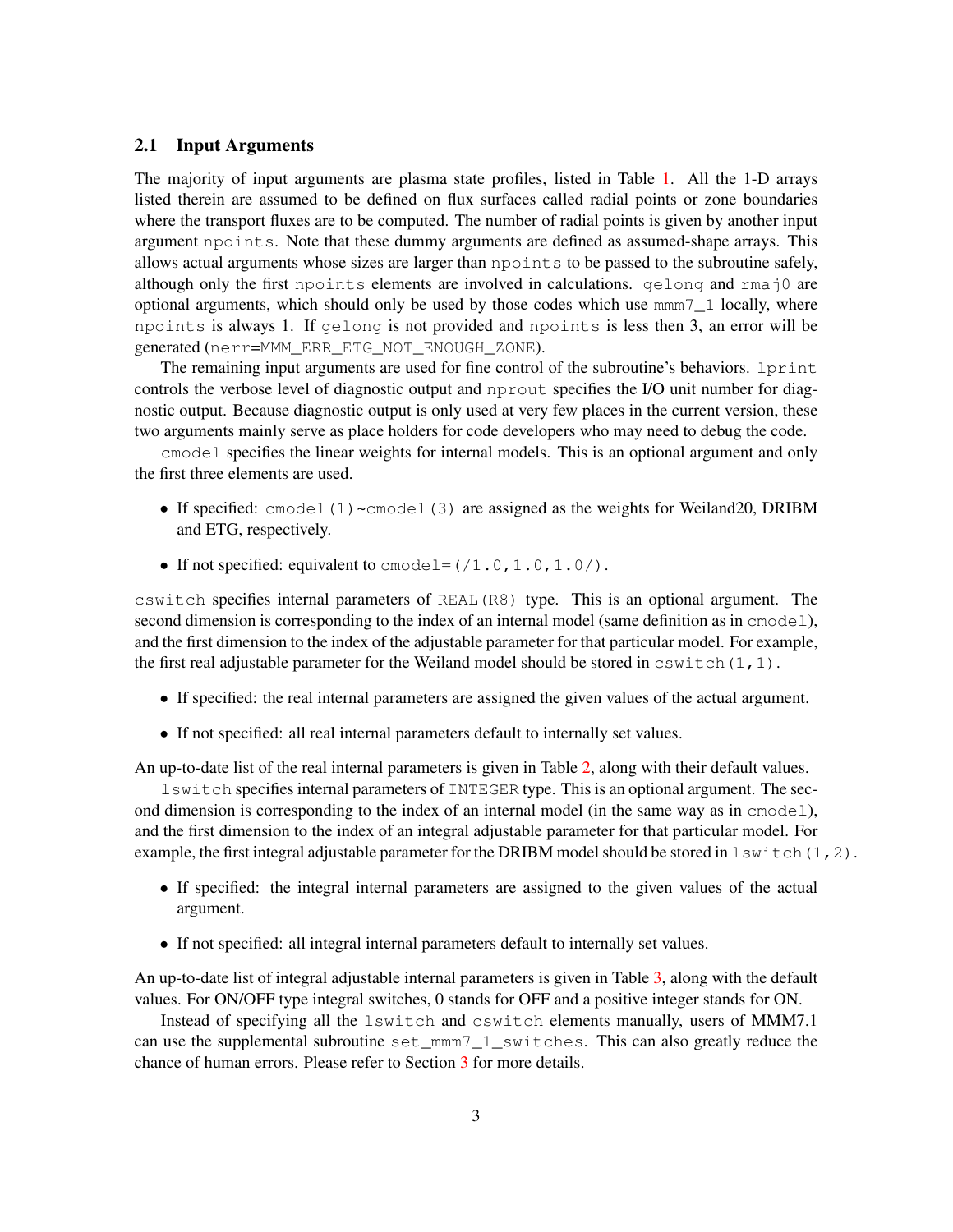| <b>Name</b> | Sym.                 | Unit                    | <b>Meaning</b>                                                                                                 |  |
|-------------|----------------------|-------------------------|----------------------------------------------------------------------------------------------------------------|--|
| rmin        | r                    | m                       | Half-width of the flux surface                                                                                 |  |
| rmaj        | $\overline{R}$       | m                       | Major radius to geometric center of the flux surface                                                           |  |
| rmaj0       | $R_0$                | ${\rm m}$               | Major radius at plasma axis (scalar)                                                                           |  |
| elong       | κ                    |                         | Local elongation of flux surface                                                                               |  |
| ne          | $n_{\rm e}$          | $m^{-3}$                | Electron density                                                                                               |  |
| nh          | $n_{\rm h}$          | $m^{-3}$                | Hydrogenic thermal particle density                                                                            |  |
| nz          | $n_{\rm z}$          | $m^{-3}$                | Impurity ion density                                                                                           |  |
| nf          | $n_{\rm f}$          | $m^{-3}$                | Density from fast (non-thermal) ions                                                                           |  |
| zeff        | $Z_{\rm eff}$        |                         | Mean charge $\sum_i n_i Z_i^2 / \sum_i n_i Z_i$                                                                |  |
| te          | $T_{\rm e}$          | $\overline{\text{keV}}$ | Electron temperature                                                                                           |  |
| ti          | $T_{\rm i}$          | keV                     | Temperature of thermal ions                                                                                    |  |
| q           | q                    |                         | Magnetic $q$ -value                                                                                            |  |
| btor        | $B_{\rm T}$          | Tesla                   | Toroidal magnetic field $(RB_{\text{tor}})/r_{\text{maj}}$                                                     |  |
| zimp        | $Z_{\text{imp}}$     |                         | Mean charge of impurities $\sum_{\text{imp}} n_{\text{imp}} Z_{\text{imp}} / \sum_{\text{imp}} n_{\text{imp}}$ |  |
| aimp        | $M_{\text{imp}}$     |                         | Mean atomic mass of impurities $\sum_{imp} n_{imp} M_{imp} / \sum_{imp} n_{imp}$                               |  |
| ahyd        | $M_{\rm h}$          |                         | Mean atomic mass of hydrogen ions $\sum_{h} n_h M_h / \sum_{h} n_h$                                            |  |
| aimass      | $M_i$                |                         | Mean atomic mass of thermal ions $\sum_i n_i M_i / \sum_i n_i$                                                 |  |
| wexbs       | $\omega_{E\times B}$ | rad/s                   | $E \times B$ shearing rate [5]                                                                                 |  |
| gne         | $g_{n_e}$            |                         | Normalized $n_e$ gradient $-R \left(\frac{dn_e}{dr}\right)/n_e$                                                |  |
| gni         | $g_{n_i}$            |                         | Normalized $n_i$ gradient $-R \left(\frac{dn_i}{dr}\right)/n_i$                                                |  |
| gnh         | $g_{n_{\rm H}}$      |                         | Normalized $n_{\rm H}$ gradient $-R \left(\frac{dn_{\rm h}}{dr}\right)/n_{\rm h}$                              |  |
| gnz         | $g_{n_Z}$            |                         | Normalized $n_Z$ gradient $-R \left(\frac{dZn_Z}{dr}\right) / \left(Zn_Z\right)$                               |  |
| gte         | $g_{T_e}$            |                         | Normalized $T_e$ gradient $-R \left(\frac{d T_e}{dr}\right)/T_e$                                               |  |
| gti         | $g_{T_i}$            |                         | Normalized $T_i$ gradient $-R\left(\frac{dT_i}{dr}\right)/T_i$                                                 |  |
| gq          | $g_q$                |                         | Normalized q gradient $R \left(\frac{dq}{dr}\right)/q$                                                         |  |
| vtor        | $v_{\text{tor}}$     | m/s                     | Toroidal velocity                                                                                              |  |
| gvtor       | $g_{v_{\text{tor}}}$ |                         | Normalized toroidal velocity gradient $R(dv_{\text{tor}}/dr)/v_{\text{tor}}$                                   |  |
| vpol        | $v_{\text{pol}}$     | m/s                     | Poloidal velocity                                                                                              |  |
| gvpol       | $g_{v_{\text{pol}}}$ |                         | Normalized poloidal velocity gradient $R(dv_{pol}/dr)/v_{pol}$                                                 |  |
| vpar        | $v_{\text{par}}$     | m/s                     | Parallel velocity                                                                                              |  |
| gvpar       | $g_{v_{\rm par}}$    |                         | Normalized poloidal velocity gradient $R(dv_{par}/dr)/v_{par}$                                                 |  |
| gelong      | $\kappa'$            |                         | Elongation gradient w.r.t. aspect ratio $d\kappa/d\rho$ , where $\rho = r/R$                                   |  |

<span id="page-3-0"></span>Table 1: Input arguments: plasma variables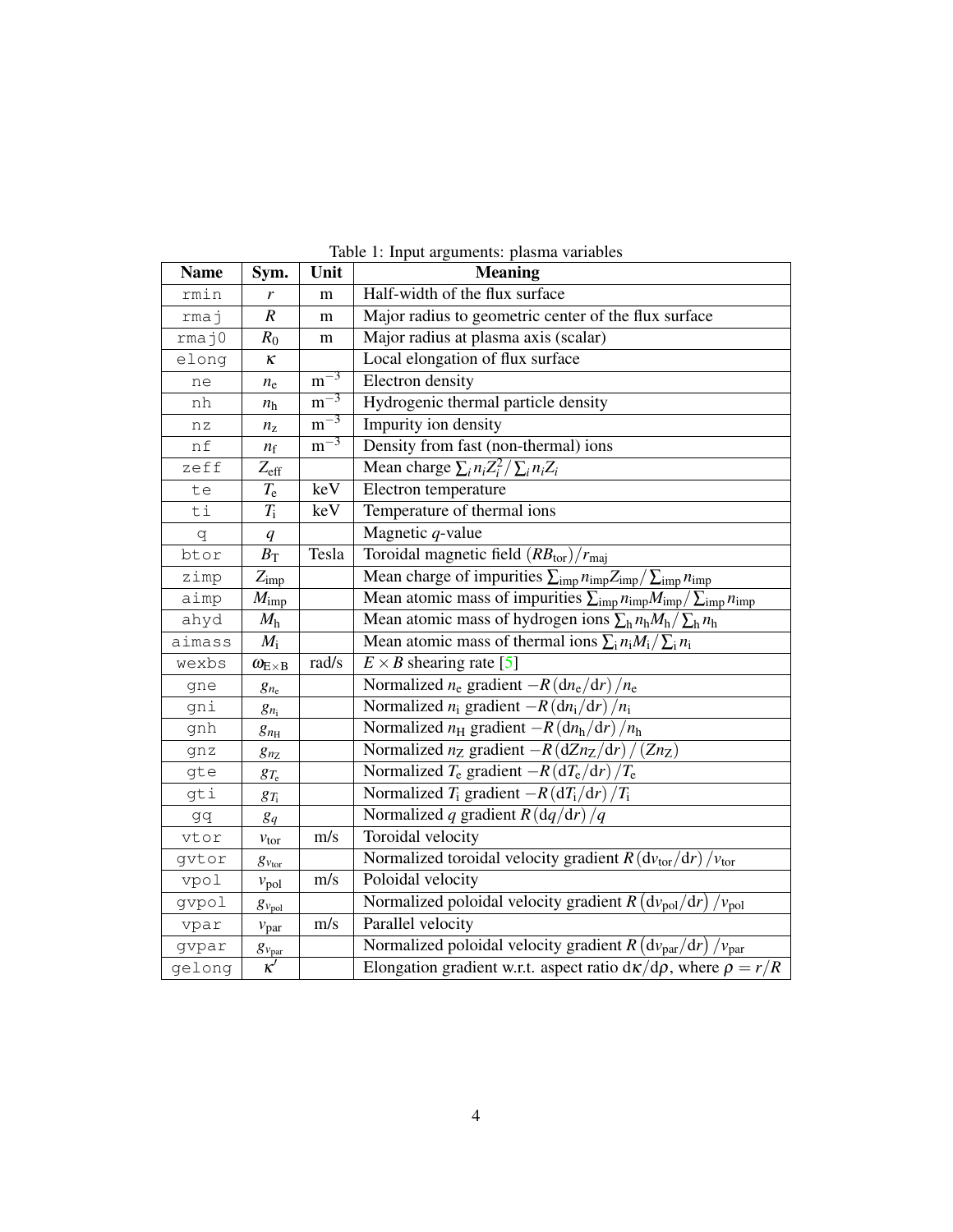| <b>Model</b> | #              | <b>Default</b> | <b>Meaning</b>                | <b>Keyword</b>         |
|--------------|----------------|----------------|-------------------------------|------------------------|
| Weiland      | 1              | 1.0            | $E \times B$ shear multiplier | KW20_C_EXB             |
|              | 2              | 1.0            | Momentum pinch scaling        | KW20_C_MOM_PINCH_SCALE |
|              |                |                | factor                        |                        |
|              | 3              | $10^{-4}$      | Lower bound of electron       | KW20 C XTE MIN         |
|              |                |                | thermal diffusivity           |                        |
|              | 4              | 100.0          | Upper bound of electron       | KW20 C XTE MAX         |
|              |                |                | thermal diffusivity           |                        |
|              | 5              | $10^{-4}$      | Lower bound of ion thermal    | KW20 C XTI MIN         |
|              |                |                | diffusivity                   |                        |
|              | 6              | 100.0          | Upper bound of ion thermal    | KW20 C XTI MAX         |
|              |                |                | diffusivity                   |                        |
| <b>ETG</b>   | 1              | 0.06           | Scaling factor for            | KETG C CEES SCALE      |
|              |                |                | electrostatic regime          |                        |
|              | $\overline{2}$ | 0.06           | Scaling factor for            | KETG_C_CEEM_SCALE      |
|              |                |                | electromagnetic regime        |                        |
| <b>DRIBM</b> | 1              | 0.0            | $E \times B$ shear multiplier | KDBM_C_EXB             |

<span id="page-4-0"></span>Table 2: Real internal parameters

<span id="page-4-1"></span>Table 3: Integer internal parameters

| <b>Model</b> | # | <b>Default</b> | <b>Meaning</b>                   | <b>Keyword</b> |
|--------------|---|----------------|----------------------------------|----------------|
| <b>ETG</b>   |   |                | Threshold selection              | KETG L NLTHR   |
|              |   |                | 0 - ES: Horton, EM: No threshold |                |
|              |   |                | 1 - ES: Jenko, EM: No threshold  |                |
|              |   |                | 2 - ES: Jenko, EM: Jenko         |                |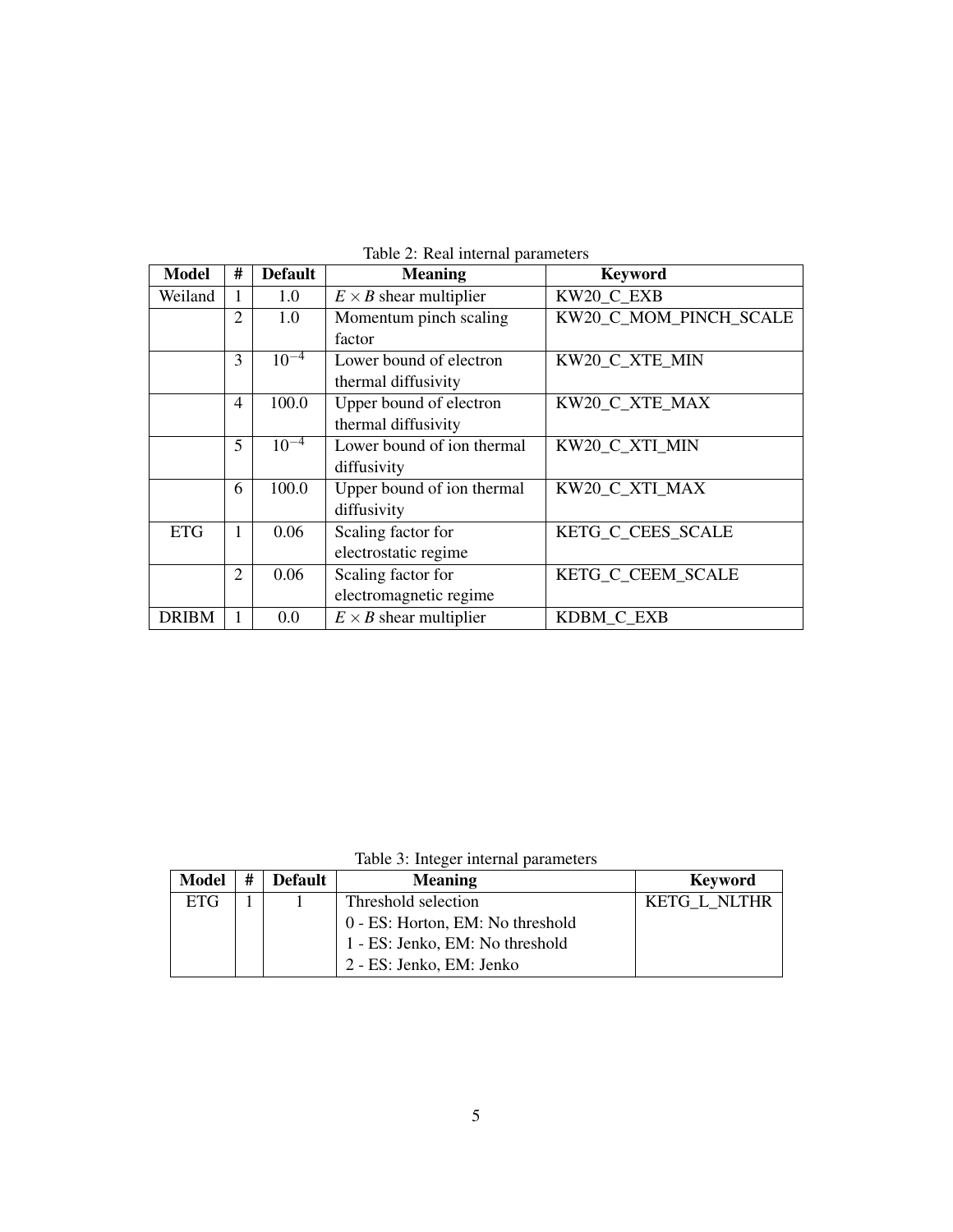| <b>Name</b> | Unit    | Table 4: Total diffusivities<br><b>Meaning</b>     |
|-------------|---------|----------------------------------------------------|
| xti         | $m^2/s$ | Effective ion thermal diffusivity                  |
| xdi         | $m^2/s$ | Effective hydrogenic ion diffusivity               |
| xte         | $m^2/s$ | Effective electron thermal diffusivity             |
| xdz         | $m^2/s$ | Impurity ion diffusivity from the Weiland model    |
| xvt         | $m^2/s$ | Toroidal momentum transport from the Weiland model |
| xvp         | $m^2/s$ | Poloidal momentum transport from the Weiland model |

<span id="page-5-1"></span><span id="page-5-0"></span>Table 5: Component diffusivities

| <b>Name</b> | Unit    | <b>Meaning</b>                                         |
|-------------|---------|--------------------------------------------------------|
| xtiW20      | $m^2/s$ | Ion thermal diffusivity from the Weiland model         |
| xdiW20      | $m^2/s$ | Particle diffusivity from the Weiland model            |
| xteW20      | $m^2/s$ | Electron thermal diffusivity from the Weiland model    |
| xtiDBM      | $m^2/s$ | Ion thermal diffusivity from the DRIBM model           |
| xdiDBM      | $m^2/s$ | Hydrogenic ion diffusivity from the DRIBM model        |
| xteDBM      | $m^2/s$ | Electron thermal diffusivity from the DRIBM model      |
| xteETG      | $m^2/s$ | Electron thermal diffusivity from the Horton ETG model |

#### 2.2 Output Arguments

Most of the output arguments are result profile arrays. The only non-array output argument is nerr, which stores the error code (a negative integer), if any error is encountered, or zero, if the execution of the subroutine is successful. The dummy arguments for profile output are defined as Fortran 90 assumed-shaped arrays. The actual arguments must be allocated in advance with enough space (npoints is the minimal dimension) to store all return values. The diffusivities  $D_i$  are given in Table [4.](#page-5-0) They are weighted sums of contributions from internal models, whose weights can be individually adjusted (see cmodel in Section [2.1\)](#page-2-0).

Table [5](#page-5-1) lists the component output arrays, which give the individual contribution from internal models. Generally, these arrays are used for diagnostic output only. Because they are optional, users are not required to associate them with actual arguments. Not specifying the actual arguments for them does not affect the outputs listed in Table [4.](#page-5-0) When they are specified, the actual argument arrays must be allocated in advance with enough space to store the output data (at least npoints elements). Note that the momentum transport is only provided by the Weiland model (Table [4\)](#page-5-0).

The most unstable Weiland modes are given by gammaW20 and omegaW20, which contain the the growth rate and its frequency, respectively. Note that there are four growth rates given by the Weiland model. Similarly, gammaDBM and omegaDBM give the growth rate and the corresponding frequency for the most unstable DRIBM mode. The exact meaning of these arguments are given in Table [6.](#page-6-0)

vflux contains the return values of the total fluxes. vconv contains convective velocities and momentum pinches. The content of these two argument is explained in Table [7.](#page-6-1) They are all optional, whose behavior is similar to the component diffusivities.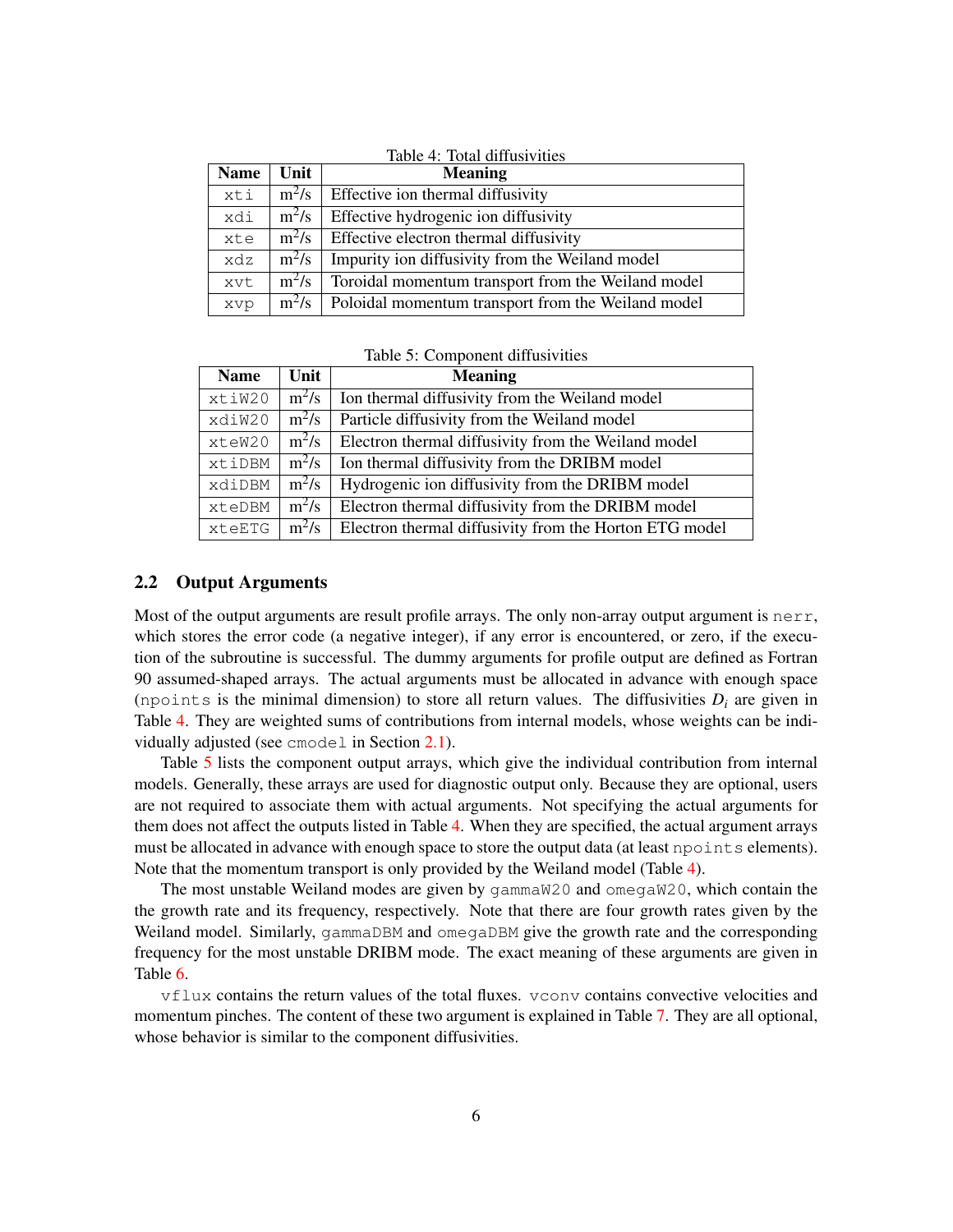| <b>Name</b>       | Unit     | <b>Meaning</b>                                            |  |
|-------------------|----------|-----------------------------------------------------------|--|
| gammaDBM          | $s^{-1}$ | Growth rate of the most unstable DRIBM mode               |  |
| omegaDBM          | rad/s    | Frequency of the most unstable DRIBM mode                 |  |
| qammaw20(1, :)    | $s^{-1}$ | Growth rate of the most unstable ion mode in Weiland      |  |
|                   |          | positive-frequency direction                              |  |
| omega $W20(1, :)$ | rad/s    | Frequency of the most unstable ion mode in Weiland        |  |
|                   |          | positive-frequency direction                              |  |
| qammaw20(2, :)    | $s^{-1}$ | Growth rate of the most unstable electron mode in Weiland |  |
|                   |          | positive-frequency direction                              |  |
| omega $W20(2, :)$ | rad/s    | Frequency of the most unstable electron mode in Weiland   |  |
|                   |          | positive-frequency direction                              |  |
| qammaw20(3,:)     | $s^{-1}$ | Growth rate of the most unstable ion mode in Weiland      |  |
|                   |          | negative-frequency direction                              |  |
| omega $W20(3, :)$ | rad/s    | Frequency of the most unstable ion mode in Weiland        |  |
|                   |          | negative-frequency direction                              |  |
| qammaw20(4, :)    | $s^{-1}$ | Growth rate of the most unstable electron mode in Weiland |  |
|                   |          | negative-frequency direction                              |  |
| omega $W20(4, :)$ | rad/s    | Frequency of the most unstable electron mode in Weiland   |  |
|                   |          | negative-frequency direction                              |  |

<span id="page-6-0"></span>

|  | Table 6: Growth rates and frequencies of the most unstable Weiland and DRIBM modes |  |
|--|------------------------------------------------------------------------------------|--|
|--|------------------------------------------------------------------------------------|--|

| <b>Name</b> | Unit           | <b>Meaning</b>                                        |
|-------------|----------------|-------------------------------------------------------|
| vflux(1,:)  | $W/m^2$        | Total ion thermal flux (Weiland + DRIBM)              |
| vflux(2,:)  | $m^{-2}s^{-1}$ | Total hydrogenic ion flux (Weiland + DRIBM)           |
| vflux(3,:)  | $W/m^2$        | Total electron thermal flux (Weiland + DRIBM)         |
| vflux(4,:)  | $m^{-2}s^{-1}$ | Total impurity ion flux (Weiland)                     |
| vconv(1,:)  | m/s            | Ion thermal convective velocity (Weiland)             |
| vconv(2,:)  | m/s            | Hydrogenic ion particle convective velocity (Weiland) |
| vconv(3,:)  | m/s            | Electron thermal convective velocity (Weiland)        |
| vconv(4,:)  | m/s            | Impurity ion particle convective velocity (Weiland)   |
| vconv(5,:)  | m/s            | Toroidal momentum pinch (Weiland)                     |
| vconv(6,:)  | m/s            | Poloidal momentum pinch (Weiland)                     |

<span id="page-6-1"></span>Table 7: Fluxes and pinches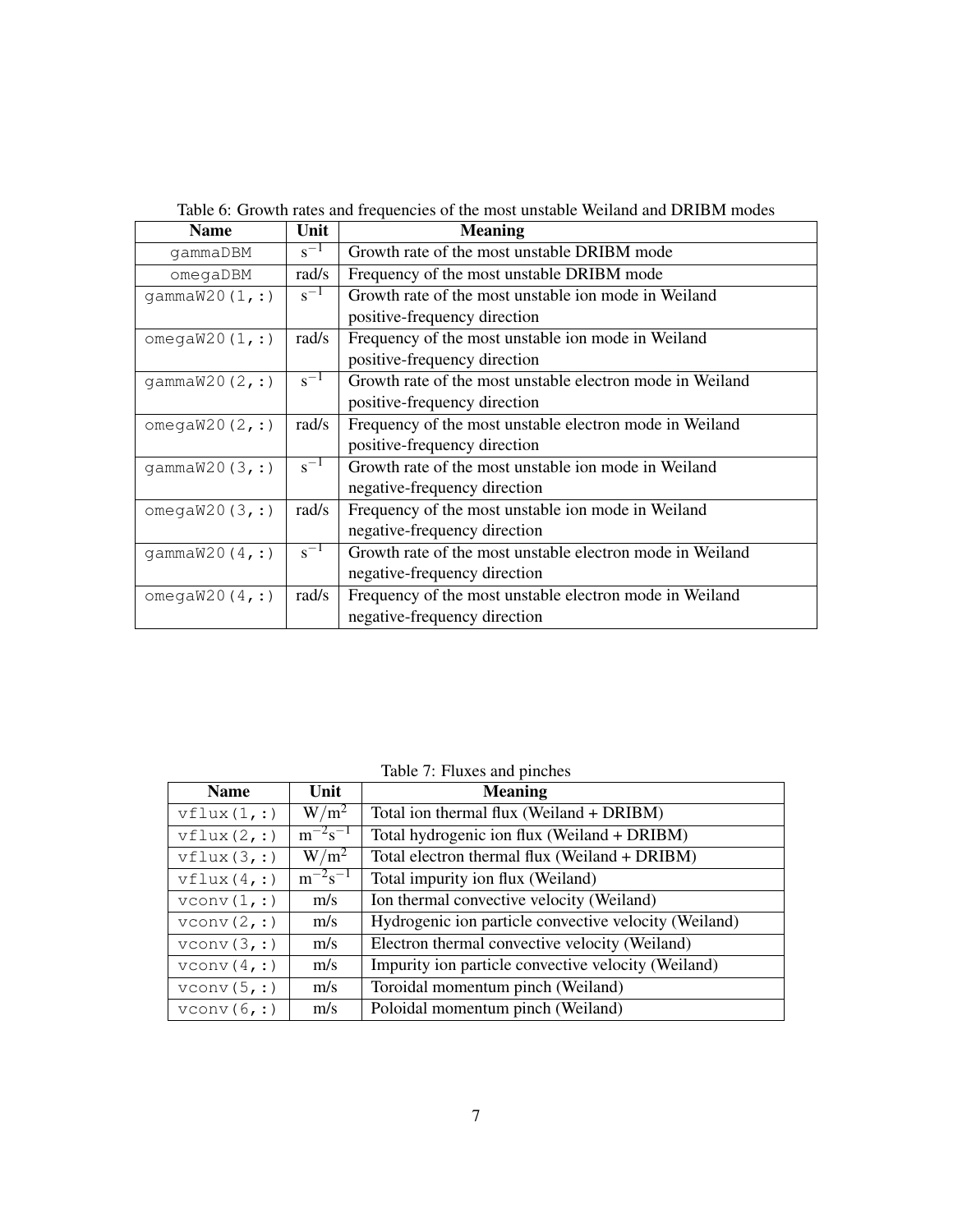#### <span id="page-7-1"></span>3 Subroutine set\_mmm7\_1\_switches

This is a subroutine to assist users setting up internal parameters using a " $\langle$ keyword $\rangle$  =  $\langle$ value $\rangle$ " approach, instead of manually setting the values of lswitch and cswitch arrays for subroutine mmm<sub>7</sub> 1. Users do not need to know the index numbers of specific parameters. Also, only the parameters of interest need to be specified, while all other parameters will be assigned the default values automatically. Currently MMM7.1 does not have a large number of internal parameters. However, as more features are added to the future versions of MMM, the index numbers of the internal parameters may be subject to change. Because the keywords remain the same even the index numbers are changed, users of MMM7.1 do not need to update their codes if they are already using set mmm7\_1\_switches to set internal parameters.

The general syntax of using this subroutine is as follows:

```
CALL set_mmm7_1_switches( &
   cmmm = <cswitch>, lmmm = <lswitch>, &
   \langlekeyword 1> = \langlevalue 1>, &
   \langlekeyword 2> = \langlevalue 2>, &
   ... )
```
where <cswitch> and <lswitch> are the array variables which will be passed to mmm7\_1 subroutine. Keywords are listed in Table [2](#page-4-0) and [3.](#page-4-1) Only those parameters that need to be change should be listed, the subroutine will fill the remaining parameters using their corresponding default values. Note that if only the integer parameters are involved, the argument for real-type is not required, and vice versa. For example, if the user only want to turn on  $E \times B$  shear effects in DRIBM model and leave everything else by default, they can use

```
CALL set_mmm7_1_switches( cmmm = cmmm7, KDBM_C_EXB = 1.0 )
```
and then pass cmmm7 as the actual argument for cswitch to mmm7\_1:

CALL mmm7  $1( ... , cswitch = cmmm7 )$ 

where all other elements of cmmm7 are already given the default values by  $set\_mmm7_1\_switches$ . All the integer-type internal parameters will take the default values because no actual argument is specified for lswitch.

#### <span id="page-7-0"></span>4 Using the module

To use MMM in your own program, the following issues need to be taken care of:

- 1. Compile the module and generate the static-link library file libmmm7\_1.a
- 2. The USE statement at the beginning of your Fortran program
- 3. A proper CALL statement of the mmm7\_1 subroutine
- 4. Linking of libmmm7\_1.a against other binary object files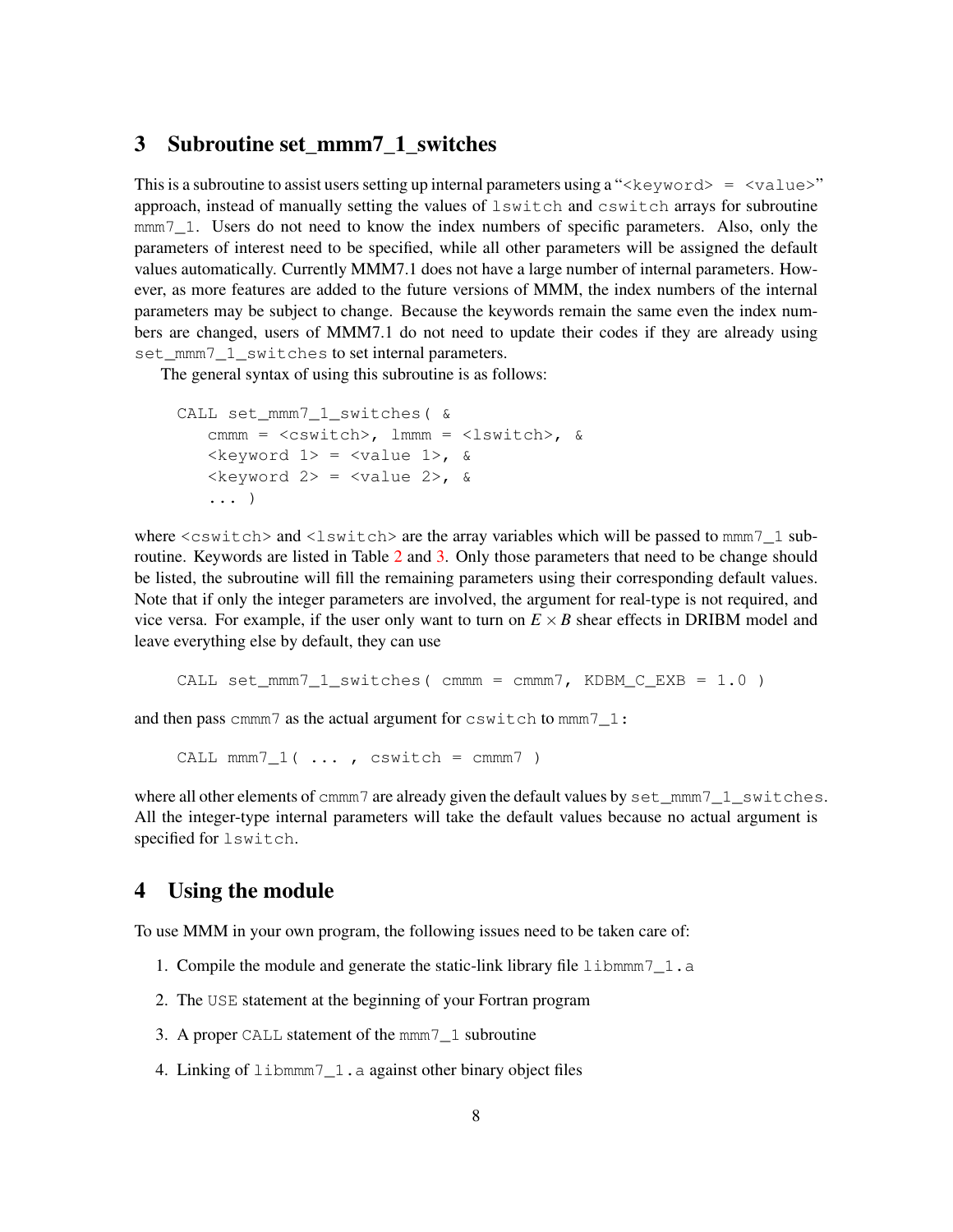MMM7.1 module does not have any dependence on external codes. A successful build of the MMM7.1 module will generate a number of binary files, among them are the two most important, libmmm7\_1.a and modmmm7\_1.mod (modmmm7\_1.MOD if PathScale compilers are used) in the libmmm7\_1 subdirectory. libmmm7\_1.a is the static-link library and modmmm7\_1.mod is the Fortran module file.

The compilation of any source file that use the modmmm  $7\quad 1$  module requires the compiler to correctly locate the module file (modmmm $7\,1$ .mod). Most compiler search  $\star$ .mod files in directories listed after the -I option. Module files are generally incompatible among different compilers. You will not be able to compile the driver program with compiler B if the MMM module is compiled using compiler A.

Linking of  $l$  ibmmm $7_l$ . a against other binary object files should only involve putting it in the object file list, as long as the file can be located by the compiler. Note that only static linking is supported in this version. Please follow the instructions of your Fortran compiler to set appropriate command line arguments.

No initialization is needed before the CALL statement of the mmm7\_1 subroutine. However, one may want to set up the the internal parameter arrays using the set\_mmm7\_1\_switches subroutine. Note that MMM7.1 uses optional arguments extensively, thus requiring the use of explicit interface. If any optional argument is omitted, argument association by keywords must be used. Even in the case where no optional argument is omitted, the use of argument keywords is still strongly recommended, considering the large amount of arguments involved. An example of this style of subroutine call is given in the source file of the driver program testmmm.f90. One clear advantage of argument keywords is that the compiler can always determine the correct argument association, regardless of the order and the selection of actual arguments. This also minimize the need to update the user's codes if the argument list of MMM is to be changed in the future.

All array dummy arguments are defined as assumed-shape arrays, in contrast to earlier versions of MMM, which used deferred-shape arrays. Several arguments are optional. Please refer to Section [2](#page-1-0) for more details on the selection of optional arguments.

A complete argument keyword association of mmm7\_1 can be found in the driver program:

| CALL $mm7_1$ ( & |                                                             |        |             |          |                      |          |
|------------------|-------------------------------------------------------------|--------|-------------|----------|----------------------|----------|
| rmin             | $=$ rmin,                                                   | rmaj   | = rmaj,     | rmaj0    | $= \text{rmaj}(1)$ , | ଙ        |
| elong            | $=$ elong,                                                  | ne     | $=$ ne,     | nh       | $= nh,$              | ଙ        |
| nz               | $= nz,$                                                     | nf     | $= nf,$     | zeff     | $=$ zeff,            | ଙ        |
| te               | $=$ te,                                                     | ti     | $=$ ti,     | $\sigma$ | $= q_{\ell}$         | ଙ        |
| btor             | $=$ btor,                                                   | zimp   | $= zimp,$   | aimp     | $=$ aimp,            | ଙ        |
| ahyd             | $=$ ahyd,                                                   | aimass | $=$ aimass, | wexbs    | $=$ wexbs,           | ଙ        |
| qne              | $=$ qne,                                                    | gni    | $=$ qni,    | qnh      | $=$ gnh,             | $\delta$ |
| qnz              | $=$ qnz,                                                    | gte    | $=$ qte,    | gti      | $=$ gti,             | ଙ        |
| qq               | $= qq,$                                                     |        |             |          |                      | ଙ        |
| qvtor            | $=$ qvtor,                                                  | vtor   | $=$ vtor,   | qvpol    | $=$ qvpol,           | ଙ        |
| vpol             | $=$ vpol,                                                   | qvpar  | $=$ qvpar,  | vpar     | $=$ vpar,            | ଙ        |
| xti              | $= x t i,$                                                  | xdi    | $= xdi,$    | xte      | $=$ xte,             | ଙ        |
| xdz              | $= xdz$ ,                                                   | xvt    | $= xvt$ ,   | XVP      | $=$ $XVP$ ,          | $\delta$ |
|                  | $xtiW20 = xtiW20$ , $xdiW20 = xdiW20$ , $xteW20 = xteW20$ , |        |             |          |                      | ଙ        |
|                  | $xtiDBM = xtiDBM$ , $xdiDBM = xdiDBM$ , $xteDBM = xteDBM$ , |        |             |          |                      | $\delta$ |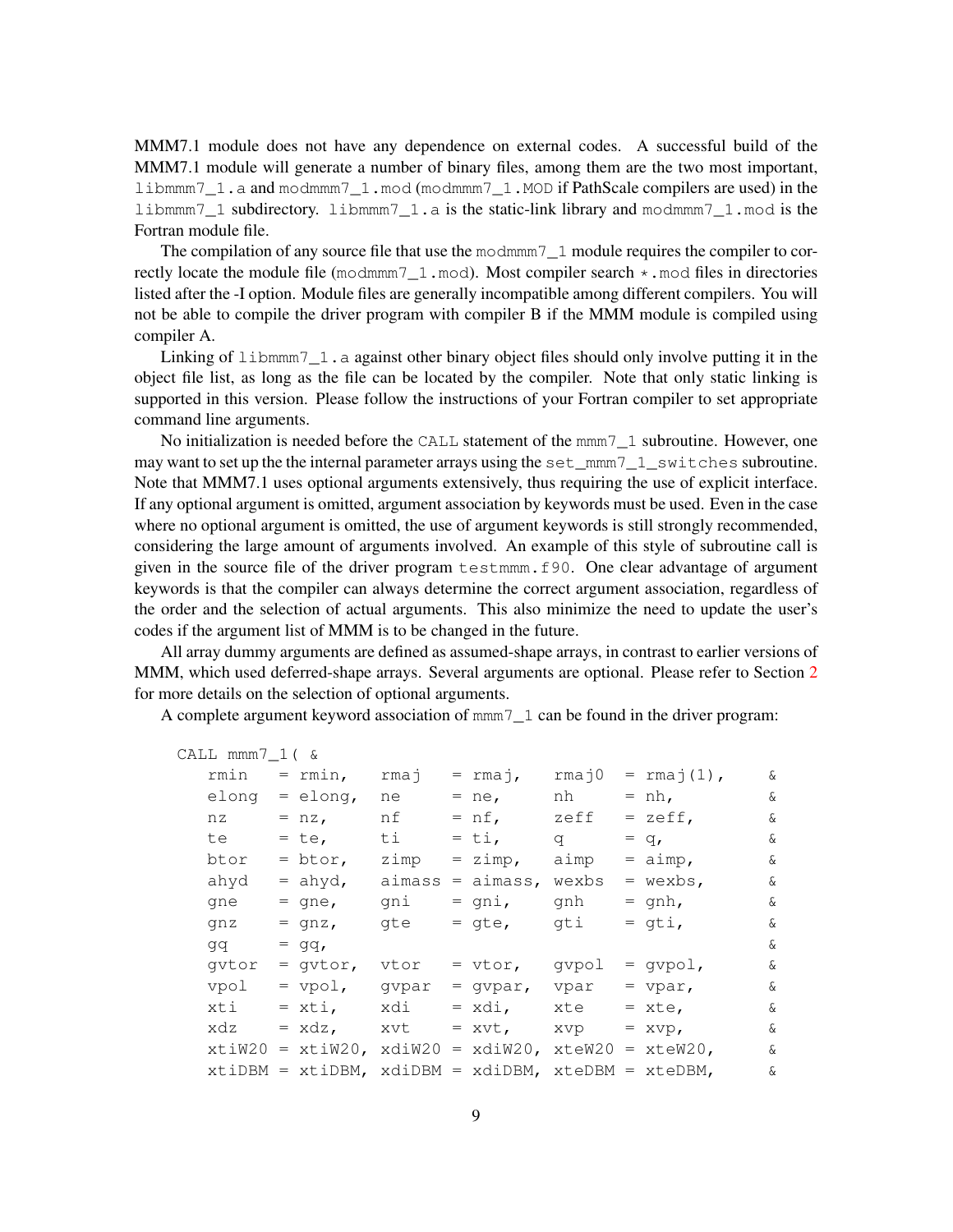```
xteETG = xteETG, &
gammaW20 = gammaW20, omegaW20 = omaW20, \&gamma = gammaDBM, omegaDBM = omegaDBM, \&npoints = npoints, &
lprint = lprint, nprout = hfDebug, nerr = nerr, \&vconv = vconv, vflux = vflux , &
cmodel = cmodel, cswitch = cswitch, lswitch = lswitch)
```
where the association of actual arguments and dummy arguments are explicitly indicated by a "<dummy  $a$ rgument $>$  =  $\leq$   $a$ ctual  $a$ rgument $>$ " form. In fact, the order of arguments has no effect on argument association, eliminating the frequent and hard-to-debug error which happens when some arguments are left out. Users can take advantage of the optional arguments, without worrying about the order of arguments. Consider a much simplified case:

- All internal models are turn on, with default weights.
- Default internal parameters are used.
- Only the thermal diffusivities are needed.
- No diagnostic output is needed.

In this case, the statement can be shortened to

```
CALL mmm7_1( &
  rmin = rmin, rmaj = rmaj, rmaj0 = rmaj(1), &
  elong = elong, ne = ne, nh = nh, &
  nz = nz, nf = nf, zeff = zeff, &
  te = te, ti = ti, q = q, \&btor = btor, zimp = zimp, aimp = aimp, \&ahyd = ahyd, aimass = aimass, wexbs = wexbs, \&gne = gne, gni = gni, gnh = gnh, &
  gnz = gnz, gte = gte, gti = gti, \&gq = gq, \&\text{qvtor} = \text{qvtor}, \text{vtor} = \text{vtor}, \text{qvpol} = \text{qvpol}, \&vpol = vpol, qvpar = qvpar, vpar = vpar, \&xti = xti, xdi = xdi, xte = xte, \&xdz = xdz, xvt = xvt, xvp = xvp, \&npoints = npoints, lprint = 0, nprout = 0, nerr = nerr, &
  vconv = vconv, vflux = vflux)
```
As we can see, the unused arguements do not need to be specified at all. This subroutine call can also be conveniently expanded. For example, if we want to turn off Jenko's threshold for the Horton ETG model, we can simply write

```
CALL set_mmm7_1_switches( lmmm = lmmm7, KETG_L_NLTHR = 0 )
CALL mmm7_1( &
```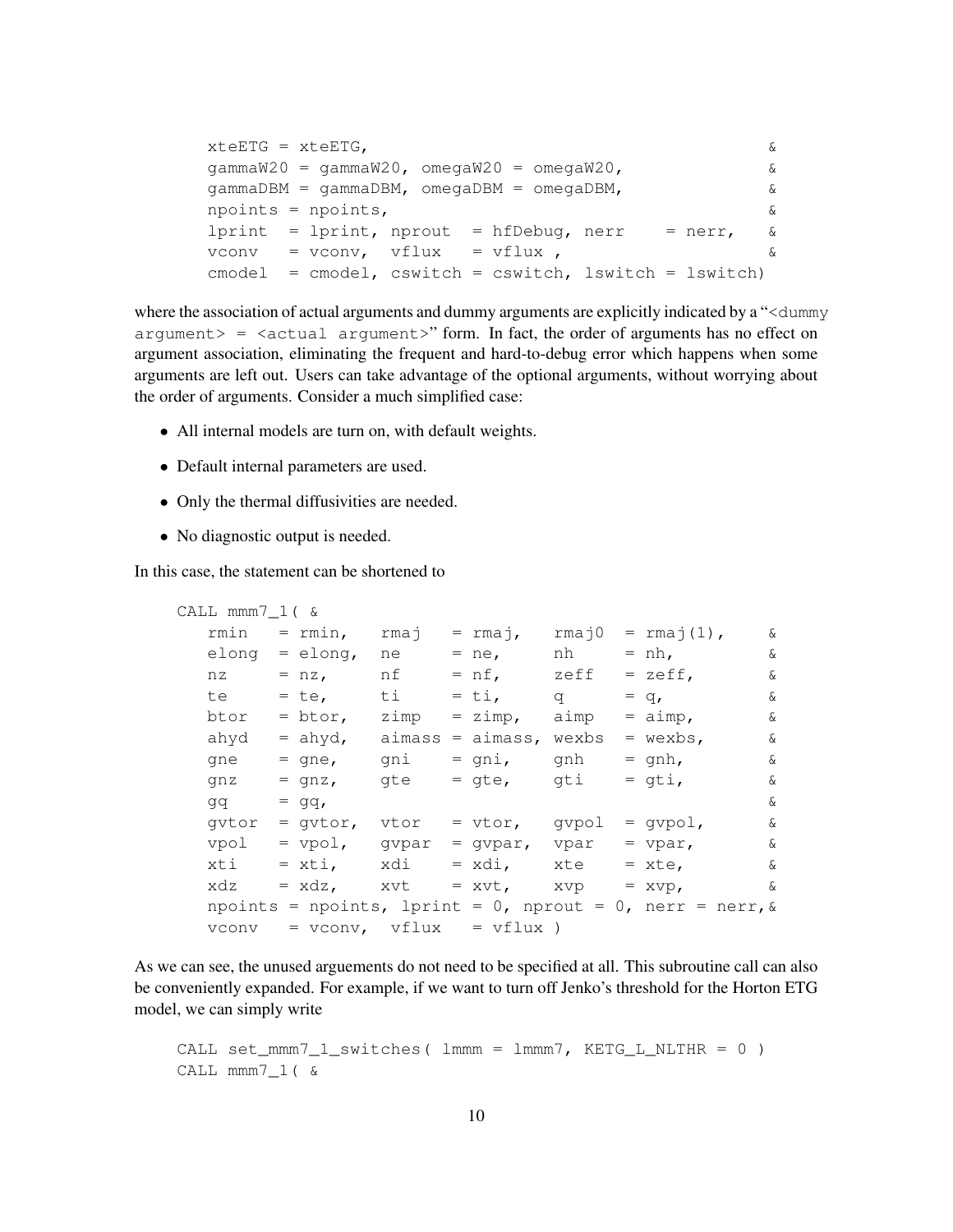| rmin  |                                                              | $=$ rmin,                 | rmaj |  | $=$ rmaj,       | $rma$ j $0$ |  | $= \text{rmaj}(1)$ ,                           | ଙ        |
|-------|--------------------------------------------------------------|---------------------------|------|--|-----------------|-------------|--|------------------------------------------------|----------|
| elong |                                                              | $=$ elong,                | ne   |  | $= ne,$         | nh          |  | $= nh,$                                        | $\delta$ |
| nz    |                                                              | $= nz,$                   | nf   |  | $= nf,$         | zeff        |  | $=$ zeff,                                      | &        |
| te    |                                                              | $=$ te,                   | ti   |  | $=$ ti,         | $\sigma$    |  | $= q_{\ell}$                                   | $\delta$ |
| btor  |                                                              | $=$ btor,                 | zimp |  | $= zimp,$       | aimp        |  | $=$ aimp,                                      | $\delta$ |
| ahyd  |                                                              | $=$ ahyd, $\alpha$ aimass |      |  | $=$ aimass,     | wexbs       |  | $=$ wexbs,                                     | $\delta$ |
| qne   |                                                              | $=$ qne,                  | qni  |  | $=$ qni,        | gnh         |  | $=$ qnh,                                       | $\delta$ |
| qnz   |                                                              | $=$ qnz,                  | gte  |  | = gte, gti      |             |  | $=$ qti,                                       | $\delta$ |
| dd    |                                                              | $= qq,$                   |      |  |                 |             |  |                                                | $\delta$ |
| gvtor |                                                              | = gvtor, vtor             |      |  | $=$ vtor, gypol |             |  | $=$ qvpol,                                     | ଙ        |
| vpol  |                                                              | $=$ vpol, gvpar           |      |  | = gvpar, vpar   |             |  | $=$ vpar,                                      | $\delta$ |
| xti   |                                                              | = xti, xdi                |      |  | = xdi, xte      |             |  | $=$ xte,                                       | ଙ        |
| xdz   |                                                              | $= xdz, xvt$              |      |  | $= xvt, xvp$    |             |  | $= xvp,$                                       | $\delta$ |
|       | npoints = npoints, lprint = 0, nprout = 0, nerr = nerr, $\&$ |                           |      |  |                 |             |  |                                                |          |
| vconv |                                                              |                           |      |  |                 |             |  | $=$ vconv, $vflux = vflux$ , lswitch = lmmm7 ) |          |

The change involves only one variable  $lmmm7$  and a subroutine call to set\_mmm $7_l$ \_1\_switches (see Section [3](#page-7-1) for more details).

#### 5 Driver program **testmmm**

The driver program looks for a file called "input" in the current directory and invokes mmm 7\_1 with the supplied input data. Both the input data and results are then written into a file called "output" as tables. The input file is written in the Fortran NAMELIST format, such that the variables can be arranged in any order. Two kinds of input data can be accepted. In the first kind the contents of the plasma state arrays are given in numbers. The size of arrays must be specified by the npoints variable. With the second kind of input data, the user needs to specify a series of polynomial parameters for constructing the plasma state profiles.These are mostly parabolic profiles (or an exponentiation with a specified exponent). Note that this type can only generate trivial (zero) profiles for momentum profiles (and their gradients). The NAMELIST header of the data file need to be changed according to the choice of the input type. Use

```
&testmmm_input_1stkind
```
if the first kind is given, or use

```
&testmmm_input_2ndkind
```
if the second kind is given. The variables listed in Table [8](#page-11-0) are expected from the input file, regardless of the choice of data type.

If first kind is used, all the plasma profiles must be specified using arrays of double precision numbers. In this case, testmmm expect the input file to provide the arrays listed in Table [1.](#page-3-0) Note that  $r_{\text{max}}$  is not needed because its value is determined by the first element of array  $r_{\text{max}}$  j. The definition of the corresponding dummy arguments can be found in Table [1.](#page-3-0) gte, gti, gne, gnh, gnz and gni can be calculated using their corresponding profile variables by the driver program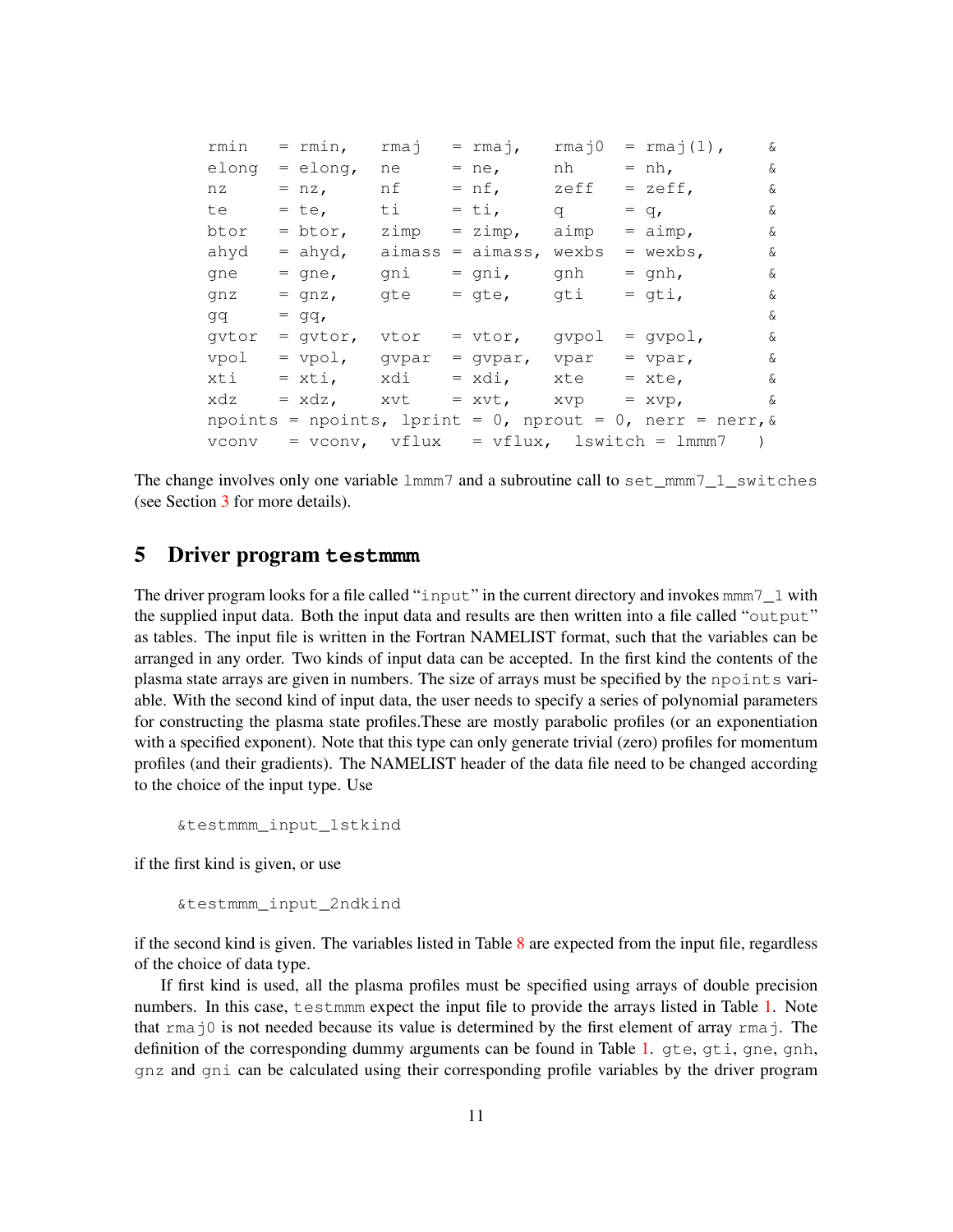| Input variable | mmm7_1 dummy argument association |
|----------------|-----------------------------------|
| npoints        | npoints                           |
| $c$ model      | cmodel                            |
| lprint         | lprint                            |
| CW20           | cswitch(1:, 1)                    |
| CDBM           | cswitch(1:, 2)                    |
| CETG           | cswitch(1:, 3)                    |
| <b>1W20</b>    | lswitch(1:, 1)                    |
| <b>lDBM</b>    | lswitch(1:, 2)                    |
| <b>1ETG</b>    | lswitch(1:, 3)                    |

<span id="page-11-0"></span>Table 8: Input variables used by both input file types

instead of being provided by the user. To use this feature, simply assign a value smaller than - 100 to the gradient variable. An example of this feature can be found in the sample input file of case-hmode.

If the second kind is used, the actual arguments for mmm7\_1 are constructed by a number of parameters. The number of radial points is given by input variable npoints. The minor radius of plasma is given by input variable  $k$  rminor. The half width of a magnetic surface *r* is proportional to the radial index. The major radius for all radial points is given the value of  $k_{\text{max}}$  or. Plasma profiles arguments for subroutine mmm7\_1 are constructed using polynomials in the following form

$$
f(r) = f_{\text{edge}} + (f_{\text{axis}} - f_{\text{edge}}) (1 - \rho)^p,
$$

where  $\rho = r/r_{\text{edge}}$  is the normalized radius;  $f_{\text{axis}}$  and  $f_{\text{edge}}$  are the variable values at the center and the edge of the plasma; exponent  $p$  can be used to control the shape of the profile. The first nine entries in Table [9](#page-12-0) are the plasma profiles directly generated by polynomials, whose gradients are calculated using the derivative of  $f(r)$  by testmmm. The variables with a " $a \times i s$ " and a "edge" suffix indicate the values at the plasma center and edge, respectively. Their units are given in the first column of the table. The variables with a " $\exp$ " suffix indicate the exponent  $p$ , which is dimensionless.

 $\omega_{E\times B}$  is calculated differently, using the following polynomial:

$$
\omega_{\text{E} \times \text{B}} = 16\omega_0 \frac{\left(\rho - a\right)^2 \left(\rho - b\right)^2}{\left(a - b\right)^4}
$$

,

where  $\omega_0$  is the maximum flow shearing rate; *a* is the inner cutoff and *b* is the outer cutoff.  $\omega_0$ , *a* and *b* take their values from variables wexbmax, xwexbinn and xwexbout, respectively. vtor, gvtor, vpol, gvpol, vpar and gvpar are always set to zero inside the driver program. The final four entries in Table [9](#page-12-0) lists are the scalar input variables which are used to generate flat profiles as mmm7\_1 arguments.

Effective charge ( $mm7$ <sup>1</sup> argument  $z \in f$ ) is given by this definition:

$$
Z_{\text{eff}} = \frac{n_{\text{h}} + Z_{\text{imp}}^2 n_{\text{imp}} + Z_{\text{h}}^2 n_{\text{f}}}{n_{\text{e}}},
$$

where subscript "imp" indicates the impurities and "fi" indicates the fast ions. Electron density (mmm7\_1 argument ne) and fast electron density are calculated according to the pseudo-neutrality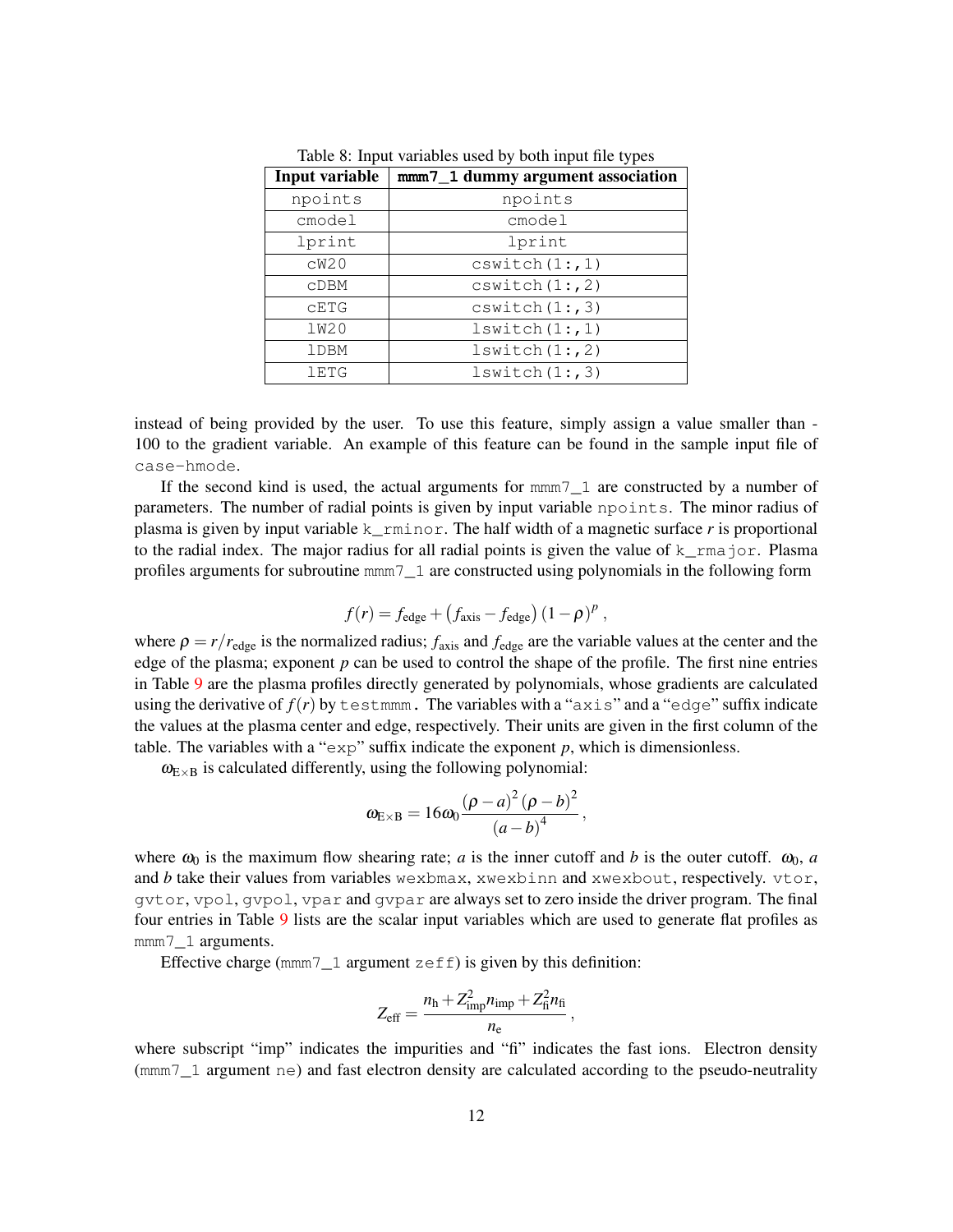| <b>Meaning</b>                                   | <b>Input variables</b>      | <b>Argument</b> |
|--------------------------------------------------|-----------------------------|-----------------|
| Ion density $\lceil m^{-3} \rceil$               | denhaxis, denhedge, denhexp | ni              |
| Average impurity density $\lceil m^{-3} \rceil$  | denzaxis, denzedge, denzexp | nz              |
| Fast ion density $\lceil m^{-3} \rceil$          | denfaxis, denfedge, denfexp |                 |
| Average charge of impurities                     | chrzaxis, chrzedge, chrzexp | zimp            |
| Average charge of super-thermal ions             | chrfaxis, chrfedge, chrfexp |                 |
| Electron temperature [KeV]                       | teaxis, teedge, teexp       | te              |
| Ion temperature [KeV]                            | tiaxis, tiedge, tiexp       | ti              |
| Magnetic $q$                                     | qaxis, qedge, qexp          | q               |
| Flow shearing rate $\omega_{E \times B}$ [rad/s] | wexbmax, xwexbinn, xwexbout | wexbs           |
| Major radius of plasma axis [m]                  | k_rmajor                    |                 |
| Minor radius [m]                                 | k_rminor                    |                 |
| Local elongation                                 | k_elong                     | elong           |
| Toroidal magnetic field [Tesla]                  | k_btor                      | btor            |
| Mean atomic mass of impurities                   | k_amassz                    | aimp            |
| Mean atomic mass of hydrogenic ions              | k_amassh                    | ahyd            |
| Minimal electron density $\lceil m^{-3} \rceil$  | k denmin                    |                 |
| Minimal electron temperature [KeV]               | k temin                     |                 |

<span id="page-12-0"></span>Table 9: Variables used in the second kind input. The "Argument" column indicates the corresponding mmm<sub>7</sub><sup>1</sup> dummy arguments.

condition:

$$
n_{\rm e} = n_{\rm h} + Z_{\rm imp} n_{\rm imp} + Z_{\rm fi} n_{\rm fi} ,
$$
  

$$
n_{\rm fe} = Z_{\rm fi} n_{\rm fi} ,
$$

where the "fe" subscript indicates fast electrons. The electron density gradient ( $mmm$ 7 1 argument gne) is then calculated accordingly. Average ion atomic mass (mmm7\_1 argument aimass) is given by

$$
M_{\rm i} = \frac{n_{\rm h}M_{\rm h} + n_{\rm imp}M_{\rm imp}}{n_{\rm h} + n_{\rm imp}}\,,
$$

where *M* represents atomic mass.

The output file is a plain text spreadsheet with clearly defined headers and column numbers. The first line is a section header, followed by a line of a column index. The third and the fourth line includes the units and the names of the input profile arrays, respectively. The profiles are organized in columns, whose names are self-explanatory. The output section also starts with a line of header, followed by the output profile units and names. All the output arguments of  $mmm \tau$  1 are listed in this section. Most of them are self-explanatory as they use the exact same name of the corresponding dummy argument of subroutine mmm<sub>7</sub> 1. The growth rates and frequencies of the most unstable modes are associated in a way given in Table [10.](#page-13-4) The definition of the dummy arguments therein can be found in Table [6.](#page-6-0)

As an example, the output of case-lmode case can be visualized using gnuplot (a freely distributed plotting tool) by this command run in the case-lmode subdirectory: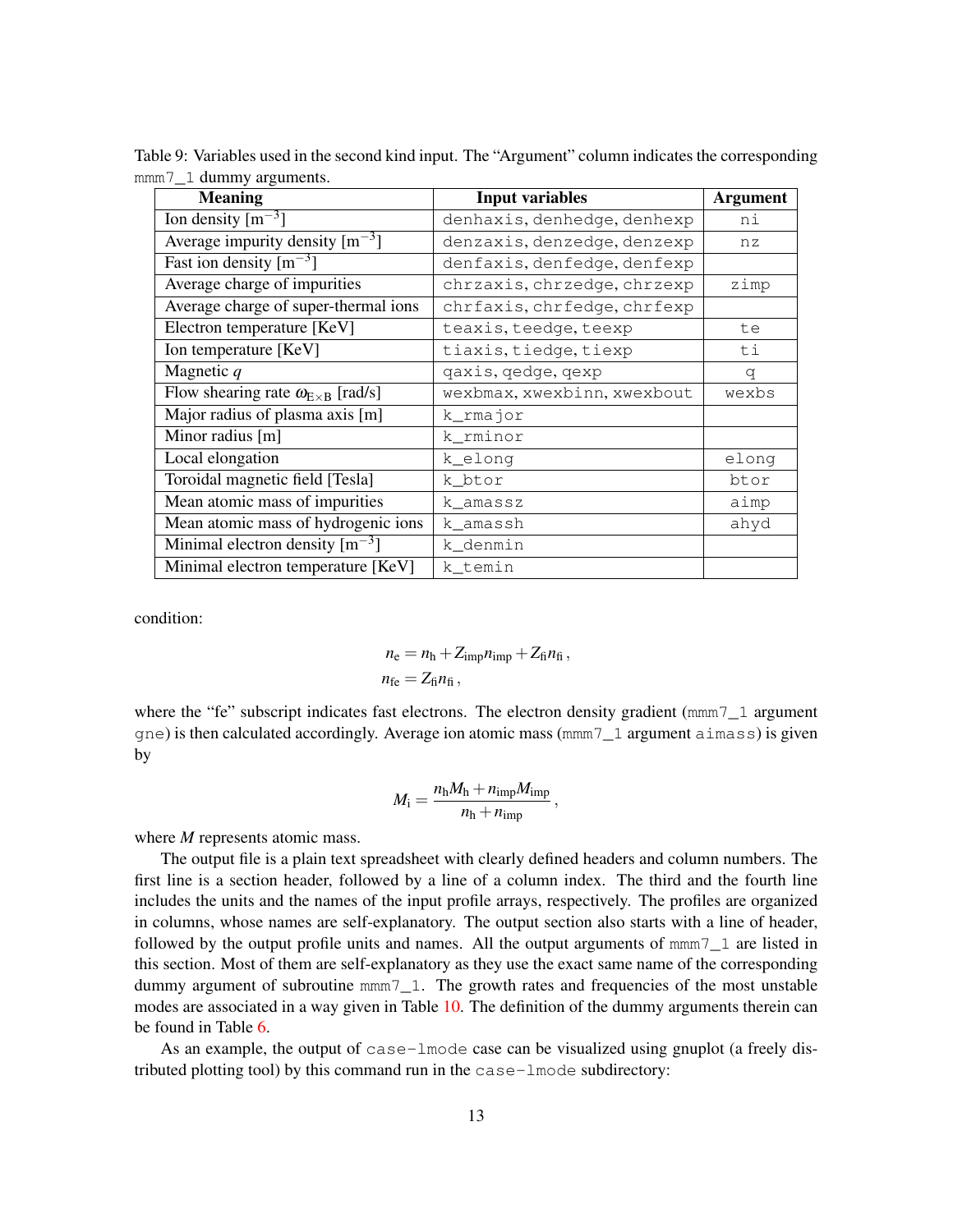<span id="page-13-4"></span>

| <b>Name</b> | mmm7_1 dummy argument association |  |  |
|-------------|-----------------------------------|--|--|
| gmaW20ii    | qammaw20(1, :)                    |  |  |
| omgW20ii    | omega $W20(1, :)$                 |  |  |
| gmaW20ie    | qammaw20(2, :)                    |  |  |
| omgW20ii    | omega $W20(2, :)$                 |  |  |
| qmaW20ei    | qammaw20(3, :)                    |  |  |
| omgW20ei    | omega $W20(3, :)$                 |  |  |
| qmaW20ee    | qammaw20(4, :)                    |  |  |
| omgW20ee    | omega $W20(4, :)$                 |  |  |
| qmaDBM      | gammaDBM                          |  |  |
| omqDBM      | omegaDBM                          |  |  |

Table 10: Growth rates and frequencies of the most unstable Weiland and DRIBM modes

gnuplot> plot '< tail -n 51 output' u 1:4 w l

Note that case-lmode has 51 radial points. This gnuplot command extracts the last 51 lines of the output file and generates an X-Y curve using a solid line, with the the magnetic surface half-width (column 1) on X axis and the electron thermal diffusivity (column 4) on the Y axis.

### 6 PTRANSP settings

MMM7.1 can be used with the predictive mode of PTRANSP. It has been installed and tested to be working correctly in PTRANSP running on PPPL clusters. As for 2011 the predictive model of MMM7.1 is capable of temperature prediction while density prediction is being developed. MMM7.1 has been included in the PTRANSP source repository maintained by PPPL. To use MMM7.1 as the anomalous transport model in PTRANSP, NKEMOD and NKIMODA should be set to 19. The TRDAT variables used by PTRANSP for controlling MMM7.1 is given in Table [11.](#page-14-1) For switch type parameters, .F. or 0 means to disable and .TRUE. or 1 means to enable.

## References

- <span id="page-13-0"></span>[1] J. Weiland, *Collective modes in inhomogeneous plasma: kinetic and advanced fluid theory*, ser. Plasma Physics. Institute of Physics Publishing, 2000.
- <span id="page-13-1"></span>[2] T. Rafiq, G. Bateman, A. H. Kritz, and A. Y. Pankin, "Development of drift-resistive-inertial ballooning transport model for tokamak edge plasmas," *Physics of Plasmas*, vol. 17, no. 8, p. 082511, 2010.
- <span id="page-13-2"></span>[3] W. Horton, P. Zhu, G. T. Hoang, T. Aniel, M. Ottaviani, and X. Garbet, "Electron transport in Tore Supra with fast wave electron heating," *Physics of Plasmas*, vol. 7, no. 5, pp. 1494–1510, 2000.
- <span id="page-13-3"></span>[4] F. Jenko, W. Dorland, and G. W. Hammett, "Critical gradient formula for toroidal electron temperature gradient modes," *Physics of Plasmas*, vol. 8, no. 9, pp. 4096–4104, 2001.